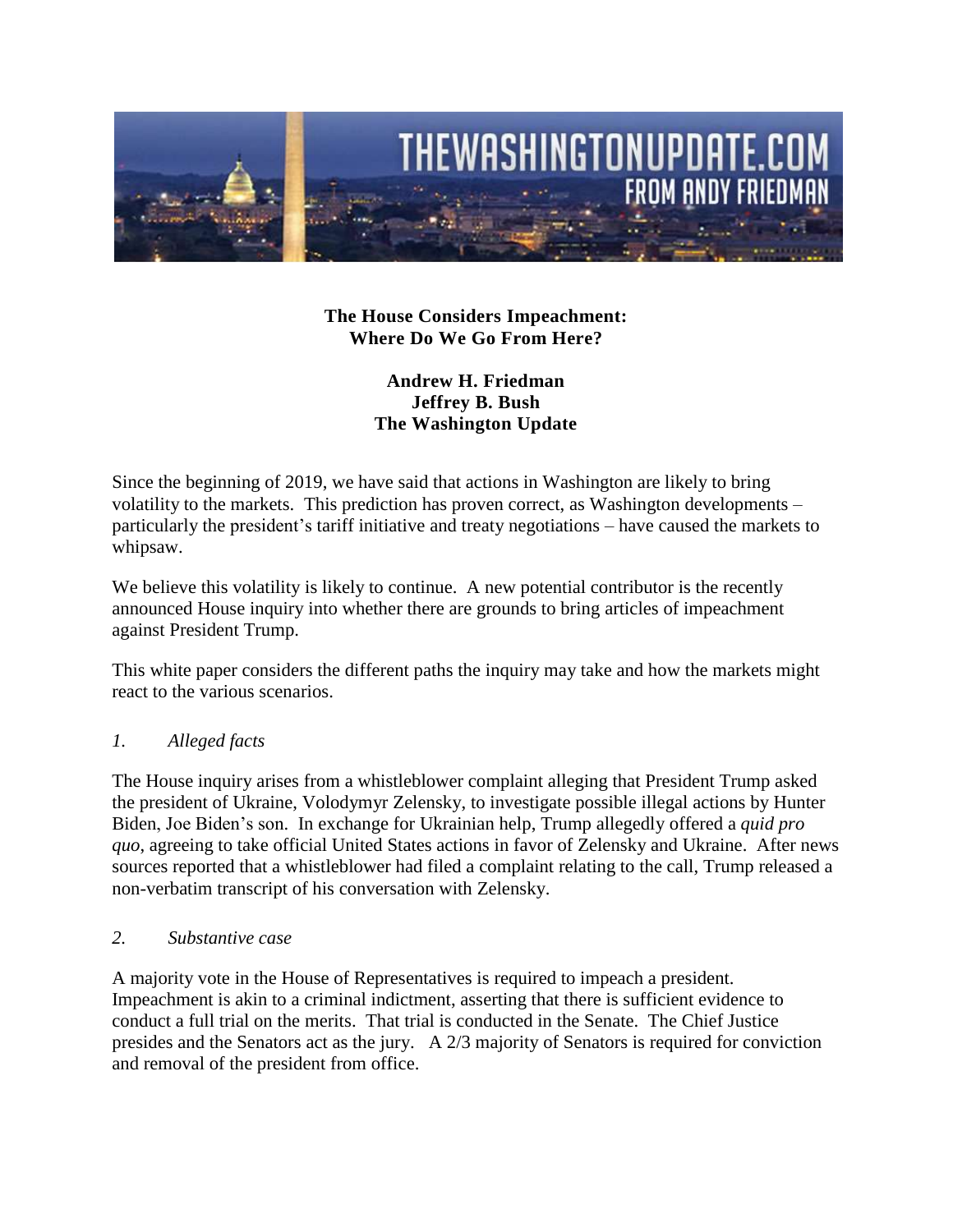Because the Democrats now hold a majority of the House, they can impeach President Trump without Republican support if they vote along party lines. On the other hand, the Republicans hold a majority of the Senate, so there would be insufficient votes for conviction if Senators vote along party lines.

Two facts appear clear:

- The whistleblower bases his or her allegations on information told to him by administration personnel. The whistleblower was not present when the alleged behavior occurred.
- Some readers have concluded that the transcript of the call between President Trump and Ukraine President Zelensky definitively supports the allegation of a *quid pro quo*. Other readers have found the transcript ambiguous and insufficient to support such a conclusion. (Whether the call transcript is ambiguous or conclusive is a fraught question on which we express no opinion. We note only the fact that different readers have reached different conclusions.)

It is not a foregone conclusion that the House will view this evidence as sufficient to pass articles of impeachment. Given the political nature of the impeachment inquiry, it is difficult to predict with certainty the outcome in that chamber.

The pertinent question, however, is whether the evidence is sufficient to meet the much higher standard of conviction in the Senate. Given the Republican majority there, the evidence will have to be virtually incontrovertible to garner the required 2/3 vote.

Based on the evidence publicly disclosed to date, the likelihood of conviction in the Senate appears remote. The whistleblower bases the complaint on hearsay, that is, on information related to him by third parties. Hearsay evidence typically is not sufficient to support a criminal conviction. Further, because readers of the call transcript have reached differing conclusions regarding the presence of a *quid pro quo*, the transcript alone presumably is not sufficiently unambiguous to compel 2/3 of the Senators to convict.

Additional evidence could emerge, of course. The House inquiry might yield a witness who observed the alleged behavior and who is willing (or compelled) to testify. That witness could identify superiors who were also involved. Those superiors could testify about *their* superiors, and so on up the chain. (The Congressional committees investigating President Nixon followed this roadmap.) Depending on how they view the trustworthiness of the witnesses, some skeptical Senators might change their vote. At this point, it is far to early to speculate whether the alleged actions occurred, whether such testimony exists, and whether witnesses will be viewed as trustworthy.